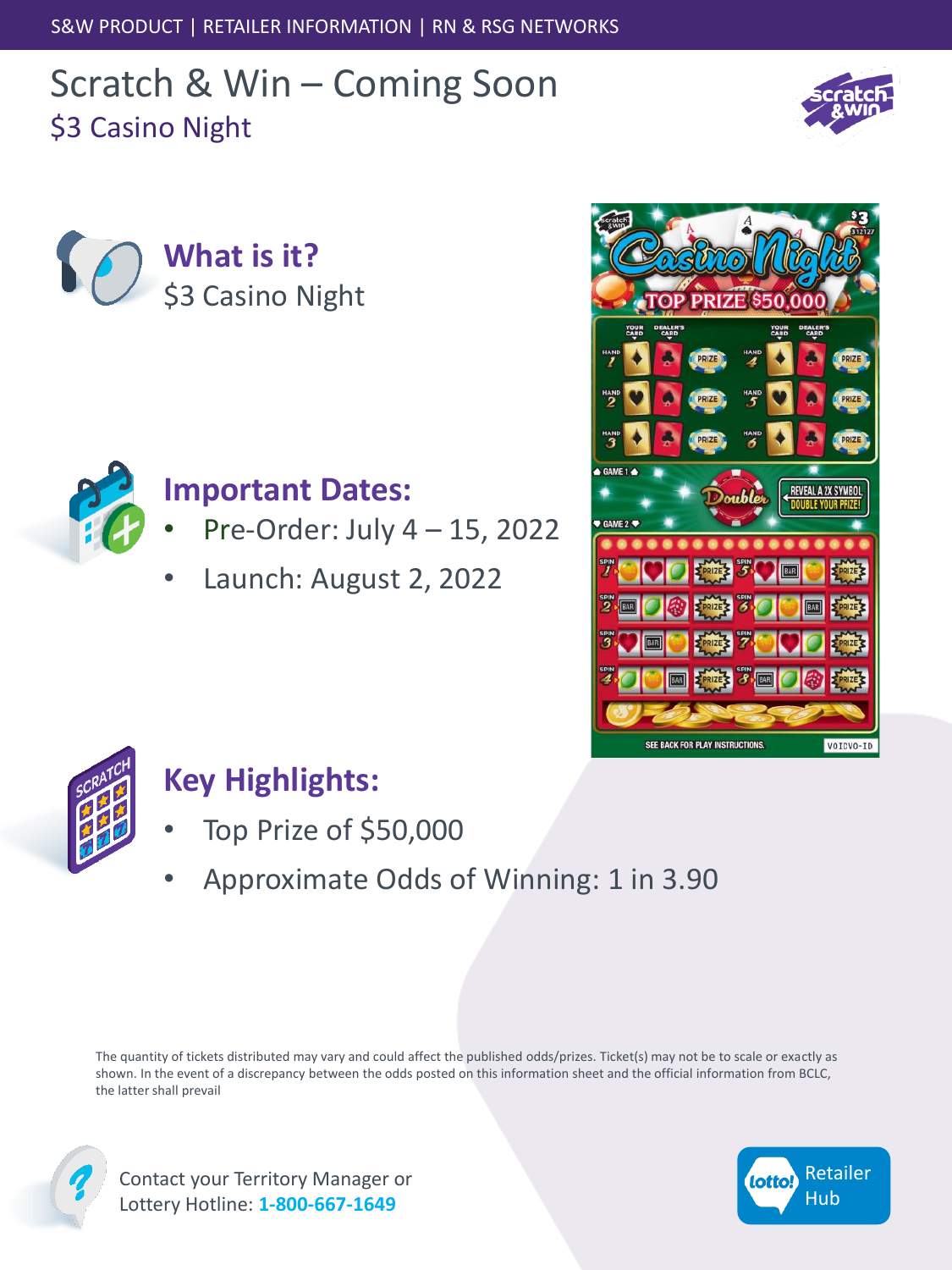## Scratch & Win – Coming Soon \$3 Casino Night



| <b>More Details</b>            |
|--------------------------------|
| 312127                         |
| \$3                            |
| August 2, 2022                 |
| Jul 4 - 15, 2022               |
| Free \$3 Ticket to<br>\$50,000 |
| 1 in 3.90                      |
| 1,000,000                      |
| 50                             |
| 6 26010 12127 8                |
| April 2, 2024                  |
|                                |

|                         | $\bullet$ $\bullet$ $\bullet$ |
|-------------------------|-------------------------------|
|                         |                               |
| $\mathbf{v}_\mathbf{a}$ |                               |
|                         |                               |

#### **Prize Level & Odds**

| <b>Prize</b>     | <b>Odds</b>  |
|------------------|--------------|
| *Free \$3 Ticket | 25.00        |
| \$3              | 50.00        |
| \$5              | 33.33        |
| \$6              | 15.38        |
| \$10             | 15.65        |
| \$13             | 45.45        |
| \$15             | 142.86       |
| \$20             | 117.65       |
| \$30             | 6,666.67     |
| \$40             | 25,000.00    |
| \$50             | 25,000.00    |
| \$100            | 28,571.43    |
| \$500            | 200,00.00    |
| \$1,000          | 333,333.33   |
| \$5,000          | 1,000,000.00 |
| \$500,000        | 1,000,000.00 |
| <b>TOTAL</b>     | 3.90         |

\* Fulfill with any ticket of displayed price point.

The quantity of tickets distributed may vary and could affect the published odds/prizes. Ticket(s) may not be to scale or exactly as shown. In the event of a discrepancy between the odds posted on this information sheet and the official information from BCLC, the latter shall prevail

| Contact your Territory Manager or |
|-----------------------------------|
| Lottery Hotline: 1-800-667-1649   |